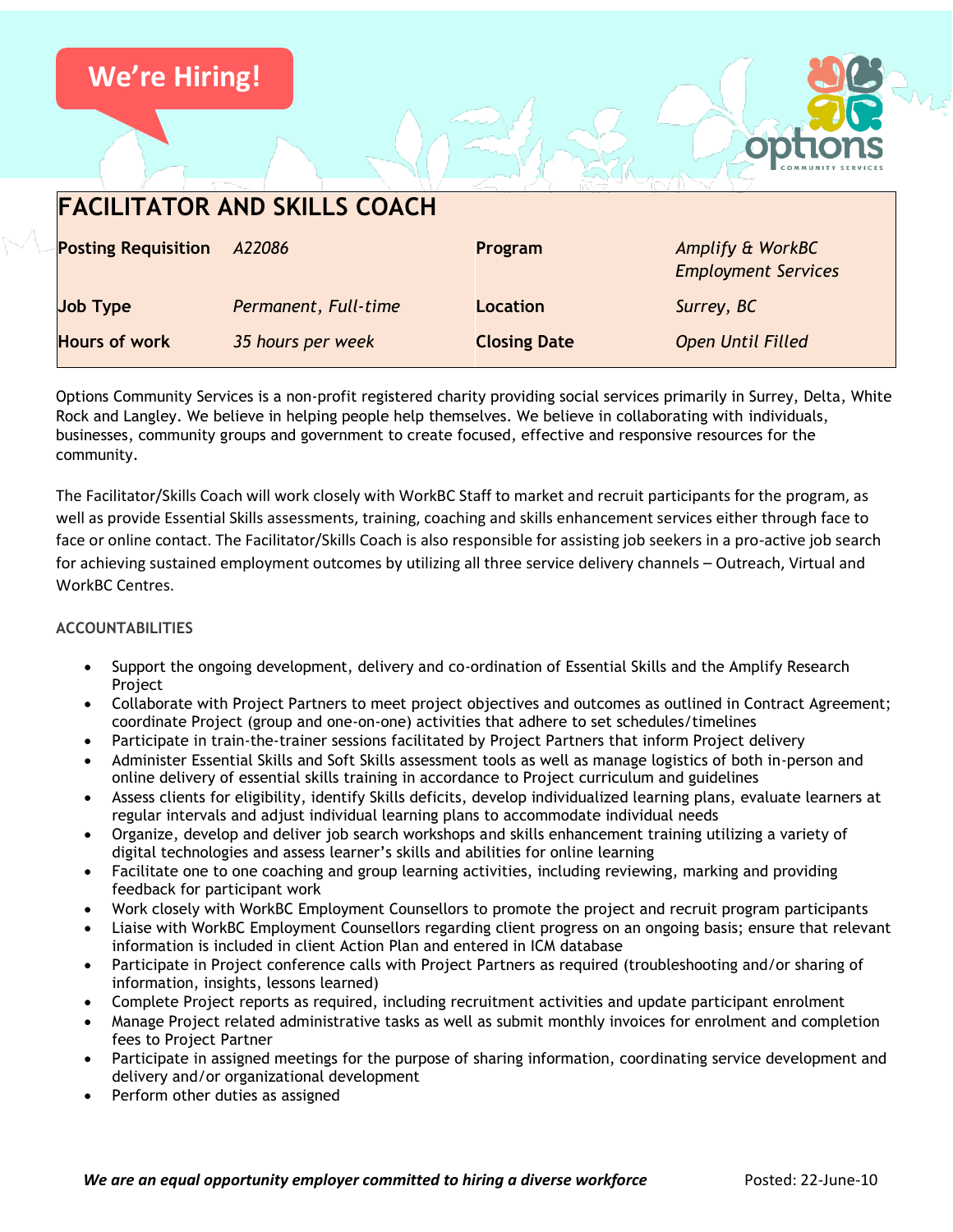

## **QUALIFICATIONS**

## **Education, Training, and Experience:**

- Career Development Practitioner Certificate from an accredited college or equivalent combination of education, training and experience within the employment field.
- Good understanding of Essential Skills and experience delivering Essential Skills training; soft skills and hard skills curriculum delivery.
- Familiarity with skills assessment tools and invigilation procedures.
- Well-developed group and one-to-one facilitation skills knowledgeable and experience of small group dynamics and adult education/learning.
- Proficient in use of technology including Zoom, navigation of online breakout rooms, Microsoft Teams, OneDrive, LinkedIn Learning, etc.; advanced Microsoft Office skills.
- Proven experience in designing, developing and delivering both group and one-on-one facilitation and training sessions via in-person classroom and virtual settings.

### **Skills and Abilities:**

- Excellent problem solving, interpersonal, written and oral communication skills
- Proficiency in facilitation of both in-person and online skills training and developing one to one coaching for individualized learning plans
- Knowledge of Moodle and Zoom technologies to facilitate webinars and synchronous and asynchronous virtual services
- Able to create and write reports, business correspondence and presentations
- Must be sensitive to and respectful of cultural and lifestyle diversity.
- Excellent knowledge of Labour Market trends, employment and non-employment related services in the community.
- Exceptional communication and listening skills to ensure clients feel respected, heard and supported.
- Experience in motivating and supporting clients in job search activities.
- Organized, efficient and comfortable working in a performance-based work environment with strong emphasis on sustained employment outcomes.
- Proficient in creating and formatting resumes utilizing current industry standards.
- Able to organize and carry out duties with independence and professionalism.
- Capable in relating to a diverse clientele with multiple barriers and sincere appreciation for a multi-cultural environment.
- Strong ethics around confidentiality and the ability to identify sensitive issues and effectively document confidential student records
- Flexible and committed to working in a team to achieve sustainable outcomes and targets 'can do', 'will do' attitude.
- Strong computer skills; highly experienced in MS Office Suite and navigating the Internet

### **SPECIAL REQUIREMENTS**

• Successful candidates will be required to provide a current and satisfactory Criminal Reference Check / Vulnerable Sector search preceding their start date.

*\*An eligibility list may be maintained for up to six months. Eligible applicants may be offered a casual position.*